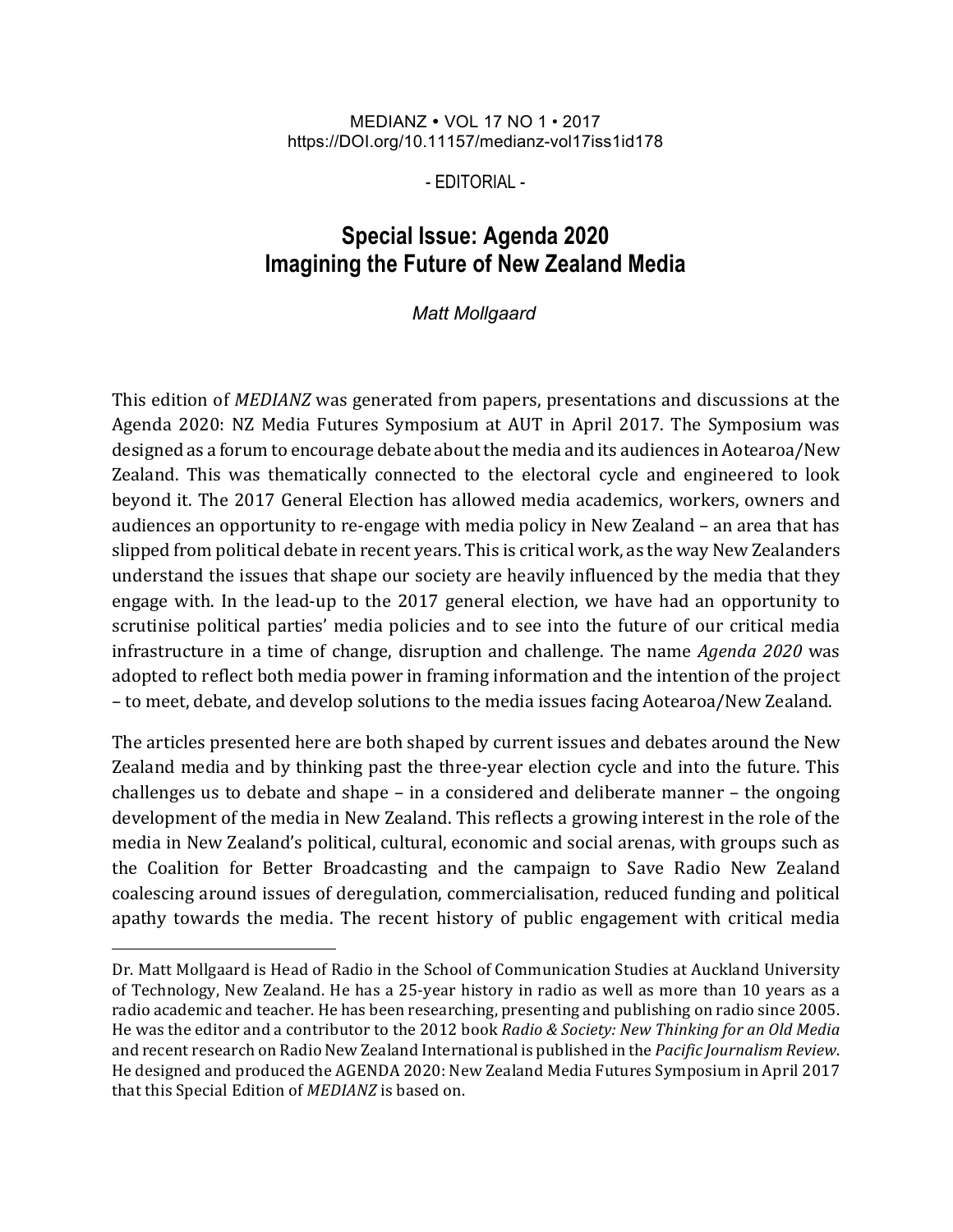campaigns remind us of this. The media does matter to the 32,337 who signed the petition to increase funding to our last remaining commercial free public media outlet, Radio New Zealand. This campaign won an \$2.84 million-a-year boost to RNZ funding as a concession to their concerns (Scoop 2017). The media also matters to the  $76,491$  who signed a petition to remove a right-wing broadcaster from the role of chair of the public television network's election debate between the leaders of the two largest political parties.

That said, recent developments in the incumbent National-led Government point to growing apathy, and even disdain for engaging with the media as a part of our political, social and economic culture. During the development of the Agenda 2020 Symposium, I invited spokespeople for broadcasting and media issues from the four biggest Parliamentary parties to speak to the gathering about their media policies and how they envisage the future of the media in New Zealand. Labour, the Greens and New Zealand First agreed to present the same day and later sent Clare Curran, Gareth Hughes and Tracey Martin respectively to the Symposium to lay out, in some detail, their thoughts and policies around the media. The National Party, although initially seemingly interested, declined (citing a busy Minister). With the somewhat abrupt resignation of the popular three-term Prime Minister, John Key, and the subsequent elevation of Finance Minister Bill English to the job, a cabinet re-shuffle saw the end of the 80-year old Broadcasting portfolio. I then attempted to engage with the Minister for Culture and Heritage (who had assumed the bulk of the redundant Broadcasting portfolio's work) in attending and was flatly refused - with no explanation. The Symposium ran the session with an empty chair, pad, pen and water bottle for a Government Minister, any Government Minister, should they turn up. Our arrangements proved futile. This is, in my view, undemocratic, arrogant and the by-product of (what was then) a popular Government heading to almost certain victory in the polls in six months' time.

This is surprisingly short-sighted, as the grand narratives of the election process are played out in the media at election time and the media is important to the development of those narratives too. This can be seen across the spectrum of our political cultures, from the poignant and powerful – as seen in the notably stoic Auckland Chamber of Commerce chief executive Michael Barnett breaking down on *The AM Show* over mental health issues in New Zealand (August 29), and the farcical and fruity, with the Minister of Defence Gerry Brownlee in full 'infotainment' mode as a reluctant and unconvincing newsreader on *The Project* (September 5). Politicians of all stripes rely on the media getting and distributing their messages, whistles and promises as never before. The ever-growing multitudes of platforms, channels and commentators demand that political parties engage with the media thoughtfully, but also that they respond to changes in the media ecology with new policies. The National Party missed an opportunity to promote and defend their own work in these areas and to hear what their opponents were thinking. They also missed out on hearing what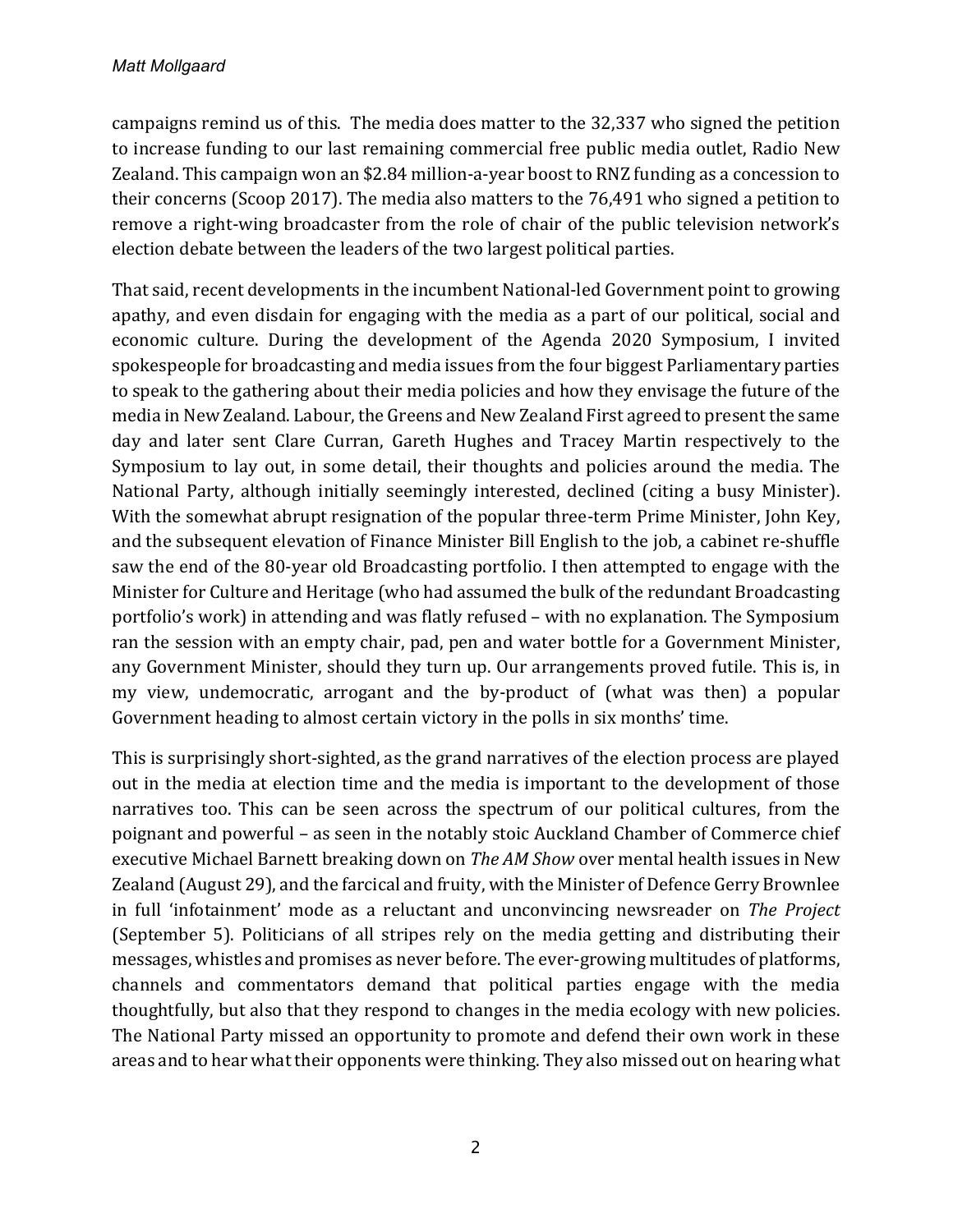some of the key media thinkers in New Zealand had been developing in their focused work in this area.

Naturally, not all that discussion can be encapsulated in this journal, but the articles here all engage deeply with the key themes of the Agenda 2020: NZ Media Futures Symposium. The research presented here traverses critical events of recent times and look beyond the horizon into possible pathways for the New Zealand media. The articles are arranged in a deliberate manner, beginning with Wayne Hope's detailed and nuanced exploration of the development of the New Zealand media and the structural and economic foundations for the media we have today – and importantly – how we understand that media in terms of temporality and epochal reality. Hope's deep and wide-ranging critique provides new ways of seeing the media we have in New Zealand today as the outcome of unique historicalpolitical developments. These are both local and global in nature, and they deserve interrogation and forthright honesty about their utility as drivers of our understandings about the world around us as citizens of a sovereign nation influenced by the flows and truths of global capitalism.

Peter Thompson then takes us into contemporary media debates with his closely-observed and highly-detailed dissection of the failed SKY Television-Vodafone ('Skodafone') merger attempt that played out through 2016-17. Thompson demonstrates the complex conundrums facing agents of the state (in this case, the Commerce Commission of New Zealand) when they are called upon to adjudicate these large and complicated media mergers. The ongoing conglomeration of media companies across owners, borders, systems, platforms, production and distribution is writ large in these cases, with notable issues of law, competition, influence and culture being argued in order to produce acceptable outcomes for audiences as users and as citizens. This is increasingly difficult work in the face of contested media market economics and commercial pressures on global and local media systems.

Another large media merger is then scrutinised by Merja Myllylahti. The Commerce Commission was also recently asked to clear a merger that would significantly concentrate media platforms and content production with the conglomeration of NZME and Fairfax in New Zealand. This case provides pivotal insights into the border skirmishes between 'old' and 'new' media as the economics of both clash at the frontier of advertising drift, production economics and distracted and divergent audiences. There are big questions around the quality, plurality and economic structures of converging media played out in this case. Myllyahti's background in international financial journalism and critical scholarly research allows for a penetrating and deeply analytical discussion of these elements of media change, that provides insights into wider issues of convergence of the media.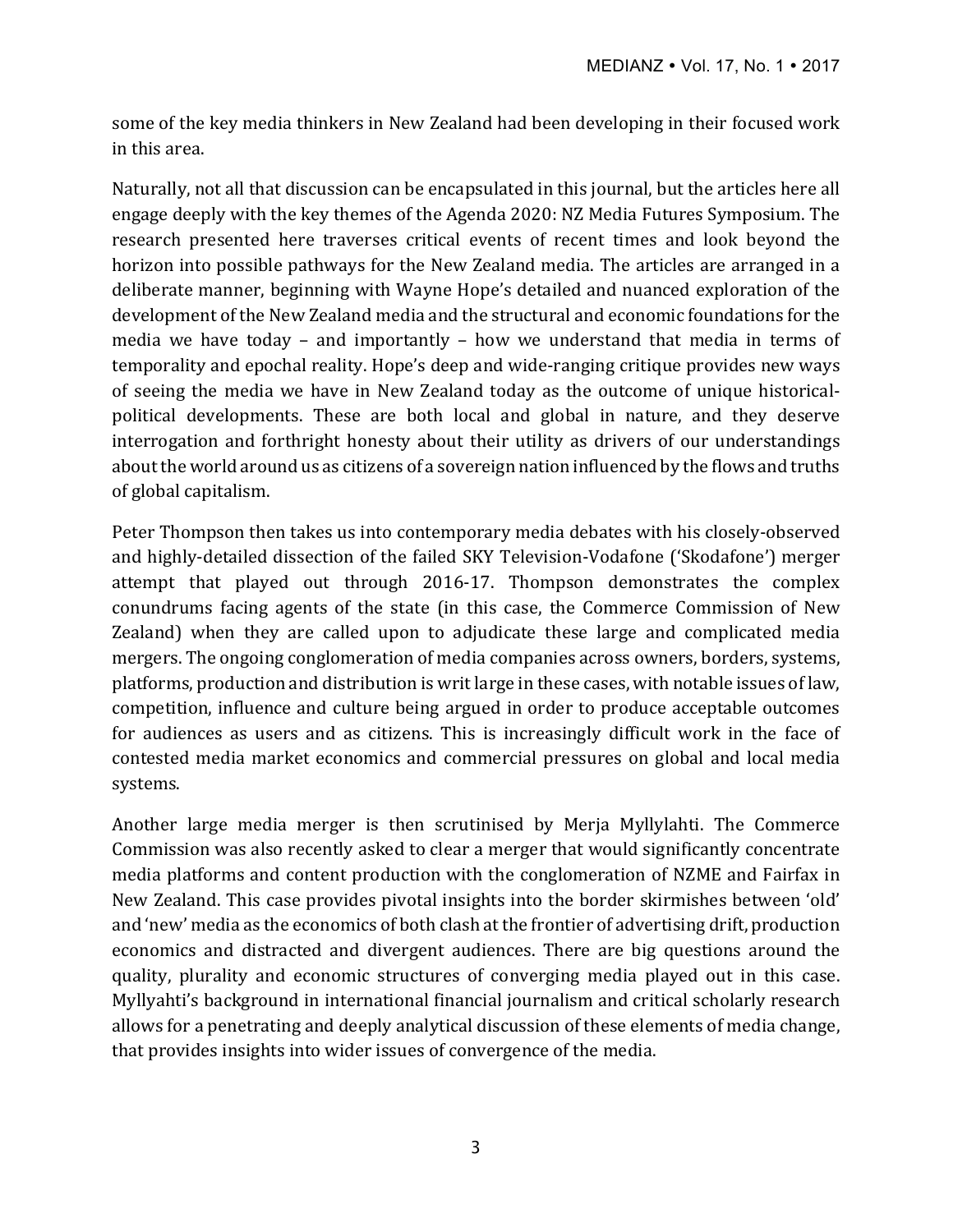Another take on convergence follows from Rufus McEwan. Here we see the regulatory role of the state and the disruptive and often ethereal nature of digital change played out in attempts to quantify and direct emerging possibilities bought about by media convergence. McEwan argues that convergence 'remains a highly contentious subject' and this examination of how the New Zealand Government attempted to engage with stakeholders, interest groups, industry and the community on the subject shows that the rhetoric and the reality of convergence as a basis for policy development are often mismatched.

This raises the issue of who policy is made for and how the media is developing in relation to audiences. Vijay Devadas and Brett Nicholls challenge perceptions of 'publics' and their rights in participating in the cultural, political and social life of New Zealand. This article seeks to re-centre the notion of 'citizens' in the cultural-political ecology of the nation, in contradiction to the neoliberal construction of the rampant individual consumer operating according to market logics. This critique traverses the functions of the state, the market and civil society as well as the influence of the normative values created and adopted by 30-plus years of neoliberal culture that the New Zealand media (and its audiences) have developed in. This article provides a timely and critical discussion of citizen's right to an unfettered media system that is inclusive and meaningful, to counteract the waning ability of traditional balances to commercialised culture to provide for human rights in media access.

The political state and the media are the focus of the next piece from Sarah Baker, Thomas Owen, Verica Rupar, Merja Myllylahti, Vijay Devadas, Geoffrey Craig and Carlo Berti from the AUT Media Observatory. Their analysis of recent New Zealand local body elections provides a detailed critique of the mechanics of reporting elections and issues of balance, access, diversity and representation of politics and politicians. This is framed in terms of the 'quality' of media activity around democratic moments and the 'marketplace of ideas', as well as the contentious issues that surround the sources of information used to create stories. The discussion relies on sampling actual media outputs and contrasting and comparing different approaches to reporting the political process during the 2016 Auckland local body elections. This is a rich insight into the nature of modern political reporting and the vagaries of complex political information being transmuted by the media.

The final article comes from Gavin Ellis, a notable and long-standing editor-in-chief of the *New Zealand Herald* (now retired) and more recently a critical voice in media thinking in New Zealand as a lecturer at the University of Auckland, an author of two books focused on the media and as a media commentator for Radio New Zealand. Ellis was asked to provide the closing address for Agenda 2020: NZ Media Futures, and this article is developed from that intuitive but thoroughly realistic and scholarly discussion of possible paths for a media that fulfils its role in our democracy – and as part of our collective future wellbeing. The approach is both practical and critical, with nuances that only a lifetime spent dealing with the real issues of media development and an intellectual respect for the broader societal